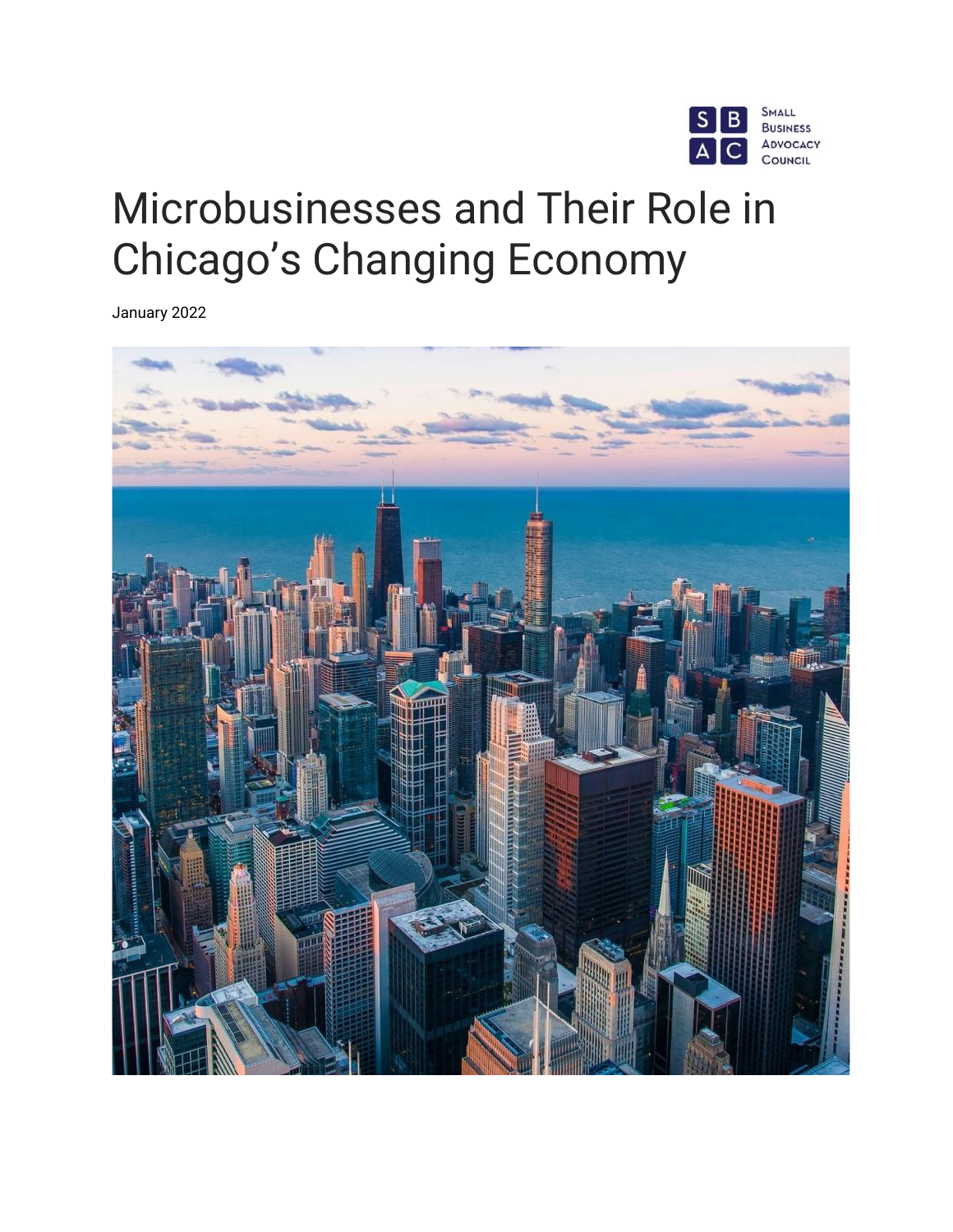## **The Devastating Impact the Pandemic Has Had on the Chicago Economy**

### An article leveraging GoDaddy Venture Forward's data on microbusinesses

#### **Elliot Richardson**

President & Co-Founder, Small Business Advocacy Council

The devastating impact of the pandemic, business closures and a transition to remote work has changed our economy. Many Americans who became unemployed, or voluntarily left their jobs during the pandemic, started businesses. Illinois and Chicago policymakers should support microbusinesses because these new entrepreneurs and smaller ventures will play a significant role in our economic recovery

GoDaddy's Venture Forward, a multiyear research effort focused on quantifying the impact online microbusinesses have on local economies, conducted a Chicago-wide survey this past summer. The survey measured the impact of the pandemic on GoDaddy's Chicago customers, the challenges these small businesses face, and their prospects for recovery. The survey yielded 364 responses and highlight the degree to which Chicagoans are starting new businesses.

Of the businesses which participated in the survey, 25% launched their businesses in 2020, with 37% indicating they left full time employment before starting their venture. Fifty-seven percent of the respondents relied on their microbusiness as a main source of income. Over one-third described their business as a start-up, while 25% identified them as "up and running." Nearly half of the businesses surveyed operate both online and in a physical location, indicating that the success of these new microbusinesses will support local communities.

Policymakers should embrace microbusinesses because of their success can create jobs and revenue. Below we highlight barriers these Chicago businesses must overcome and policies which can foster their success.

#### The Challenges Facing Microbusinesses

Survey respondents indicated that access to capital was the most crucial ingredient for their success. Not surprisingly, 68% used personal savings to start their venture. Many entrepreneurs, however, do not have the personal assets to scale their businesses. These survey respondents confirmed capital is what they needed for their businesses to grow and thrive.

Respondents also indicated the ability to market their businesses to the local community, assistance with business development and help with digital strategies were necessary for them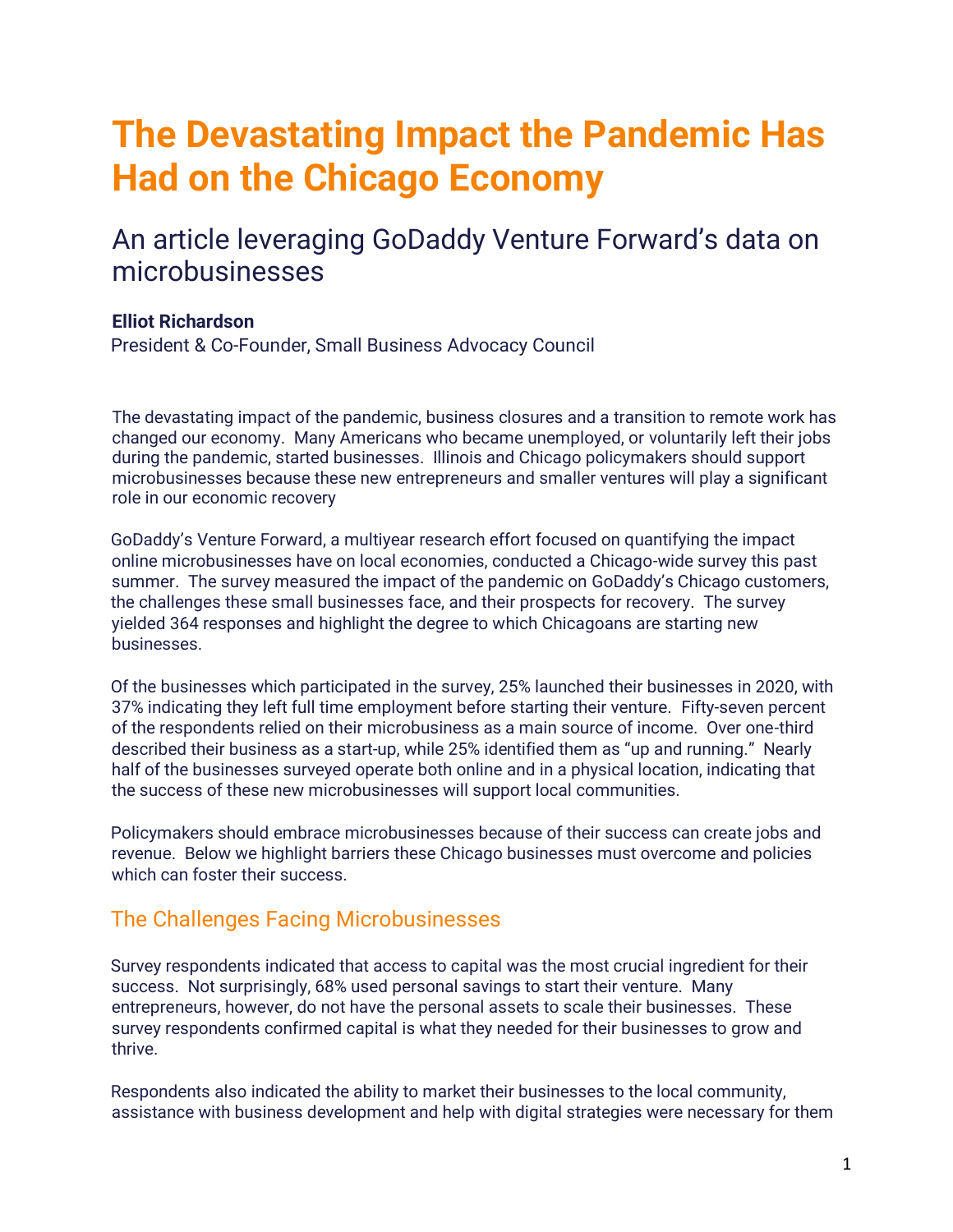to expand. It makes perfect sense that newly minted and expanding entrepreneurs would need support in these areas.

Over 15% of respondents indicated that affordable space is needed for them to prosper. Enacting policies that increase the prospects these microbusinesses can procure affordable space will foster their success and revitalize local business districts.

#### Policies That Embrace Microbusinesses

Politicians should allocate funds to develop and promote an intrastate equity crowdfunding portal. Legislation passed in Illinois allows small businesses to raise money from their biggest fans and in exchange, provide them a small stake in the business. Unfortunately, a lack of exposure has impacted the success of Illinois intrastate equity crowdfunding. A successfully developed and marketed intrastate equity crowdfunding portal can provide small businesses, including smaller ventures, the ability to raise capital while also providing them exposure in the local community.

Chicago politicians should also focus on policies which make it easier to rent space at an affordable price. Comprehensively reviewing and likely, reducing red tape for commercial property owners can help. Providing incentives to small businesses which rent commercial space in Chicago's commercial corridors will also spark economic development in local communities.

Based on Venture Forward's survey, policymakers should explore ways to provide and/or better promote existing resources focused on business development and digital strategies. The results show how important this assistance is for Chicago's microbusinesses.

Chicago politicians should be commended on passing ordinances that make it easier to grow a home-based business and eliminate the need for most sign permits to receive City Council approval. They have also passed an ordinance that will shortly legalize sidewalk signs. Policymakers must do more for microbusinesses however, especially given the persistence of the pandemic. They should consider additional reforms that more easily allow entrepreneurs to expand their businesses at home because a microbusiness that scales can take commercial space, create jobs, and generate revenue for the city.

#### Small Businesses are Hopeful

Despite a remarkably challenging environment this summer, over two-thirds of respondents had positive expectations for their business. Certainly, Omicron has caused the small business community concern and uncertainty. However, Chicago's resilient entrepreneurs will continue fighting to sustain and grow their businesses. Policymakers should strongly support microbusinesses because their growth will play a crucial part in the recovery of the Chicago economy.